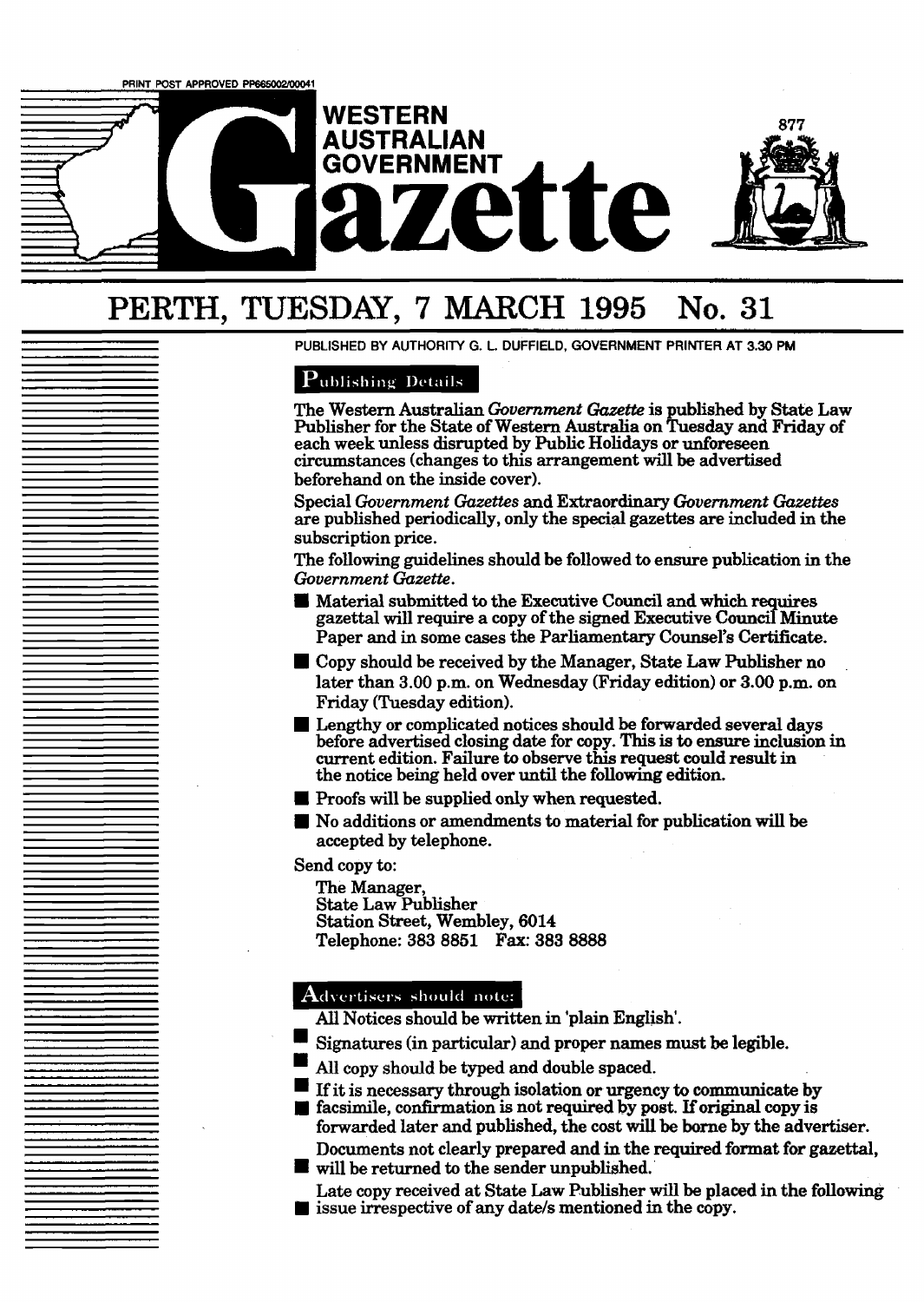# <sup>i</sup>**IMPORTANT COPYRIGHT NOTICE**

O **State of Western Australia** 

**This work is copyright. Apart from any use as permitted under the Copyright** *Act* **1968, no part may be reproduced by any process without written permission from the Government Printer, State Law Publisher. Inquiries should be directed to the Manager, State Law Publisher, PO. Box 38, Wembley, W.A. 6014.** 

# Advertising Rates and Payments

Effective from 1 July 1994.

Deceased Estate notices, (per estate)-\$15.50

Real Estate and Business Agents and Finance Brokers Licences, (per notice)--\$36.00

Other Public Notices Section articles \$36.00 (except items of an exceptionally large nature, then arrangements will be made for invoicing).

**At1** other Notices

**I** 

**I** 

Per Column Centimetre-\$7.10 Bulk Notices-\$132.00 per page

| <b>COUNTER SALES 1994-95</b> |        |
|------------------------------|--------|
| (As from 1 July 1994)        |        |
|                              |        |
|                              | 2.20   |
| Government Gazette-(Special) |        |
|                              | 2.20   |
|                              | 4.40   |
|                              | 12.60  |
|                              | 11.20  |
|                              | 195.00 |

# **IMPORTANT NOTICE I'ME ORIANI NOTION**

**I** Periodically notices are published indicating a variation in **I I** Periodically notices are published indicating a variation in **I I** normal publishing arrangements: I **I** 

- I Easter or Christmas editions etc-these notices appear **i <sup>1</sup>**approximately 4 weeks prior to any change. **I**  approximately 4 weeks prior to any change.
	- **Extraordinary gazettes not circulated to all subscribers-I** these notices appear in the following general edition of **I the gazette.** -

**<sup>1</sup>**In all cases notices are published on page 2 and readers are **I** urged to check accordingly prior to contacting State Law **I** Publisher.

G. L. DUFFIELD, Director.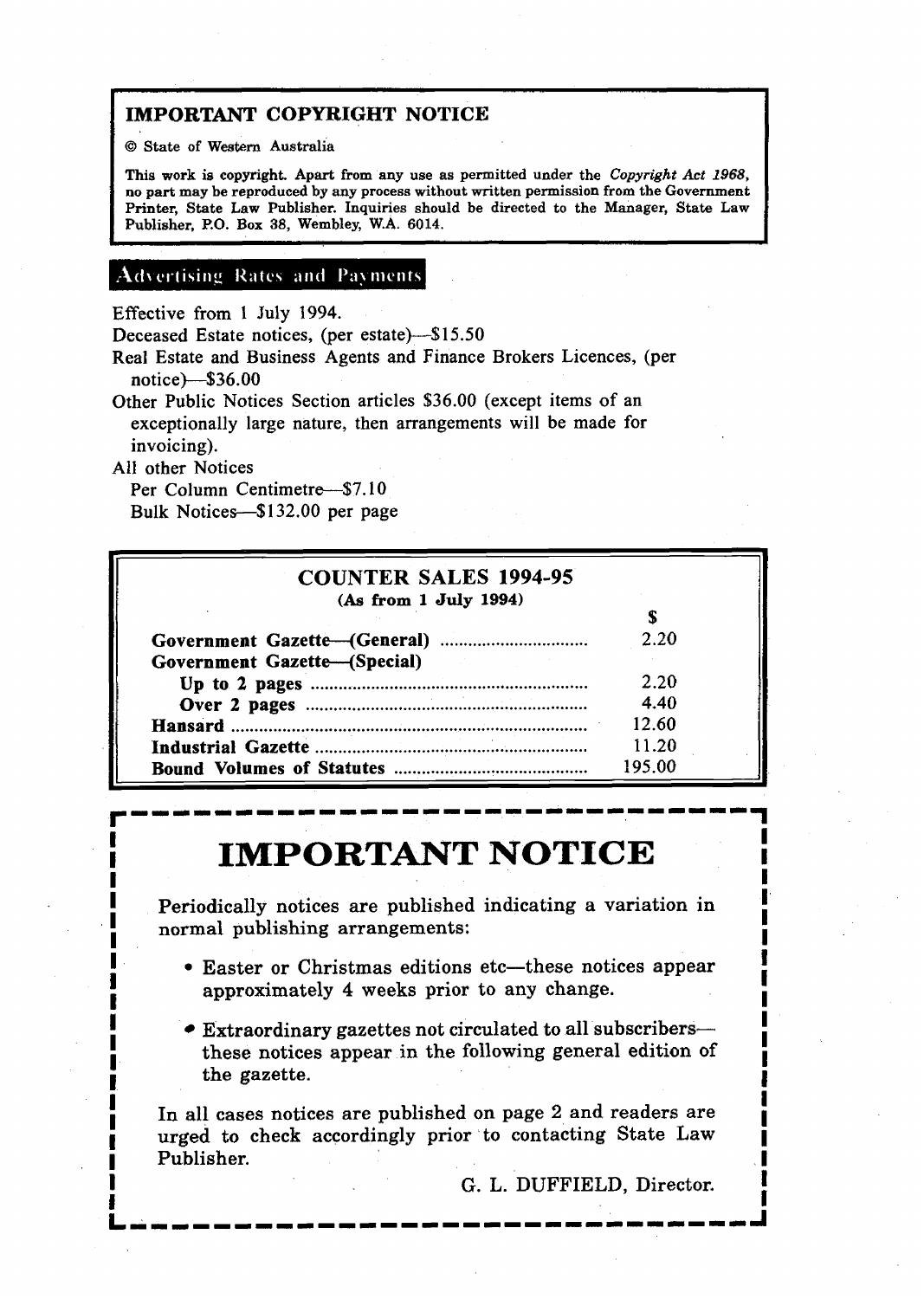# **CEMETERIES**

### **cc.401**

# **CEMETEMES ACT 1986**  *AZBANY* CEMETERY **BOARD**

In pursuance of the powers conferred by section 53 of the Cemeteries **Act 1986.** the **Albany Cemetery**  Board hereby records having resolved on 27 February 1995 to set the following fees effective from 3 April 1995. The fees shall be payable upon application for services detailed hereunder.

 $\ddot{\mathbf{s}}$ 

| 1. Grant of Right of Burial (25 year tenure period)<br>Pre-need purchase—land selected by applicant or land reserved in advance<br>Approval to any refund on an unexpired grant of right of burial shall be at the | 550<br>660       |
|--------------------------------------------------------------------------------------------------------------------------------------------------------------------------------------------------------------------|------------------|
| absolute discretion of the Board and in any case, the approved refund shall not<br>exceed the amount originally paid for the grant of right of burial, less and                                                    | 60               |
| 2. Burial Fees-                                                                                                                                                                                                    |                  |
|                                                                                                                                                                                                                    | 385<br>200<br>95 |
|                                                                                                                                                                                                                    | 75<br>430        |
|                                                                                                                                                                                                                    | 750<br>350       |
| 4. Monumental Work-                                                                                                                                                                                                |                  |
| (a) Licence Fee-                                                                                                                                                                                                   | 150<br>45        |
| (b) Permit for each Memorial-                                                                                                                                                                                      |                  |
|                                                                                                                                                                                                                    | 65<br>45         |
|                                                                                                                                                                                                                    | 35               |
|                                                                                                                                                                                                                    | 210              |
| 5. Sundry Fees-                                                                                                                                                                                                    | 150              |
|                                                                                                                                                                                                                    | 75               |
|                                                                                                                                                                                                                    | 40               |
|                                                                                                                                                                                                                    | 50<br>25         |
|                                                                                                                                                                                                                    | 15               |
|                                                                                                                                                                                                                    | 75               |
| 6. Penalty Fees (Extra to scheduled fee)-                                                                                                                                                                          |                  |
|                                                                                                                                                                                                                    | 40<br>40         |
|                                                                                                                                                                                                                    | 40               |
|                                                                                                                                                                                                                    | 135              |
|                                                                                                                                                                                                                    | 165<br>5         |
| 7. Cremation Fees-                                                                                                                                                                                                 | 425              |
|                                                                                                                                                                                                                    | 250              |
|                                                                                                                                                                                                                    | 85               |
|                                                                                                                                                                                                                    | 450              |
| 8. Disposal of Ashes—The tenure on all cremation memorial shall be 25 years from<br>date of receipt of scheduled fee-                                                                                              |                  |
| $(a)$ Kerbside-<br>Kerbside interment (unselected) and plaque with reservation for second                                                                                                                          |                  |
|                                                                                                                                                                                                                    | 200              |
|                                                                                                                                                                                                                    | 120              |
| (b) Gardens of Remembrance-<br>Interment in selected position including standard bronze plaque and                                                                                                                 | 350              |
|                                                                                                                                                                                                                    | 300              |
|                                                                                                                                                                                                                    | 140              |
| (c) Ground Niche-<br>Memorial bronze plaque and six-line inscription, with reservation for second                                                                                                                  |                  |
|                                                                                                                                                                                                                    | 475.             |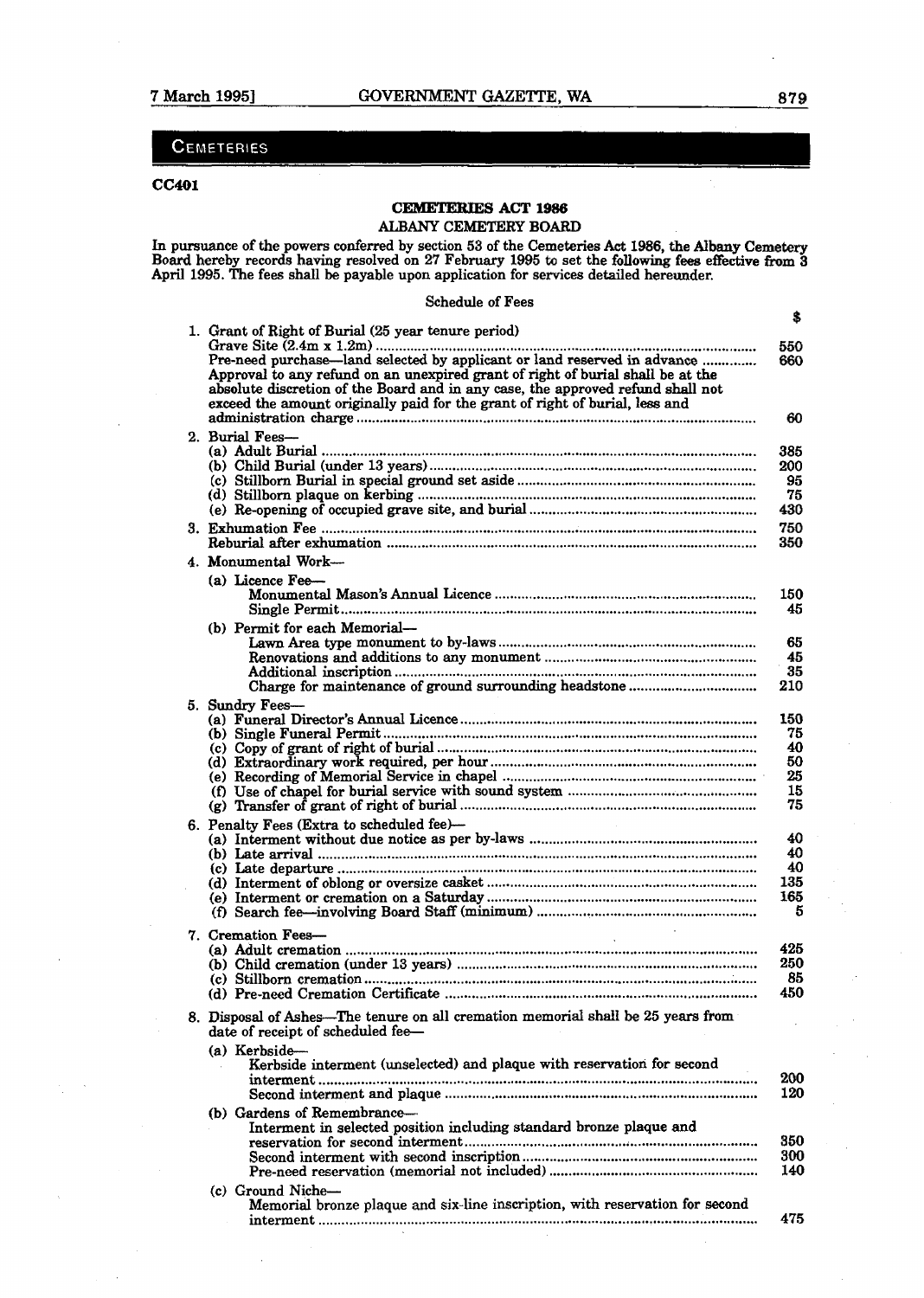|                                                                                                           | Ф.<br>75                                           |
|-----------------------------------------------------------------------------------------------------------|----------------------------------------------------|
|                                                                                                           | 425<br>140                                         |
| (d) Ground Niche with vase—<br>Garden position with reservation for two further interments, bronze plaque | 550<br>450<br>140                                  |
| (e) Memorial Niche Wall-                                                                                  | 400<br>125<br>250                                  |
| (f) Memorial Wall-                                                                                        | 430<br>380                                         |
|                                                                                                           | 1000<br>220                                        |
| (h) Other Fees-                                                                                           | 90<br>50<br>20<br>75<br>130<br>60<br>5<br>60<br>60 |
| (i) Non-standard memorial by quotation.                                                                   |                                                    |

#### CHARLES LEONARD ABBOTT, Chairman. ANNE **WICKER, Secretary.**

#### **CONSERVATION AND LAND MANAGEMENT**

#### **CM301**

#### WILDLIFE CONSERVATION ACT 1950

#### WILDLIFE CONSERVATION (CLOSE SEASON FOR WHALE SHARKS) **NOTICE 1995**

Made by the Minister under section 14 (2) (a).

#### Citation

**1.** This notice may be cited as the *Wildlife Conservation (Close Season for* **Whale** *Sharks) Notice 1995.* 

#### Object of this notice

**2.** The object of this notice is to allow limited interaction between humans and whale sharks in State waters, while protecting whale sharks from disturbance and molestation, by setting out acceptable approach distances, etc., for vessels, swimmers and divers when in proximity to a whale shark, **and** to prevent some other actinties that **may** dlsturb whale sharks.

- **Interpretation**<br>**3.** (1) In this notice --
	- %ontact **vessel"** means a vessel, and any tender vessel accompanying the vessel, within a contact zone;
	- %ontact zone" means the area within a radius of 250 metres of **any**  whale shark that is in **State** waters;

"whale **shark"** means the fauna *Rhincodon typus.* 

(2) It is the responsibility of the person in charge of a vessel to comply with a requirement placed on that vessel by this notice.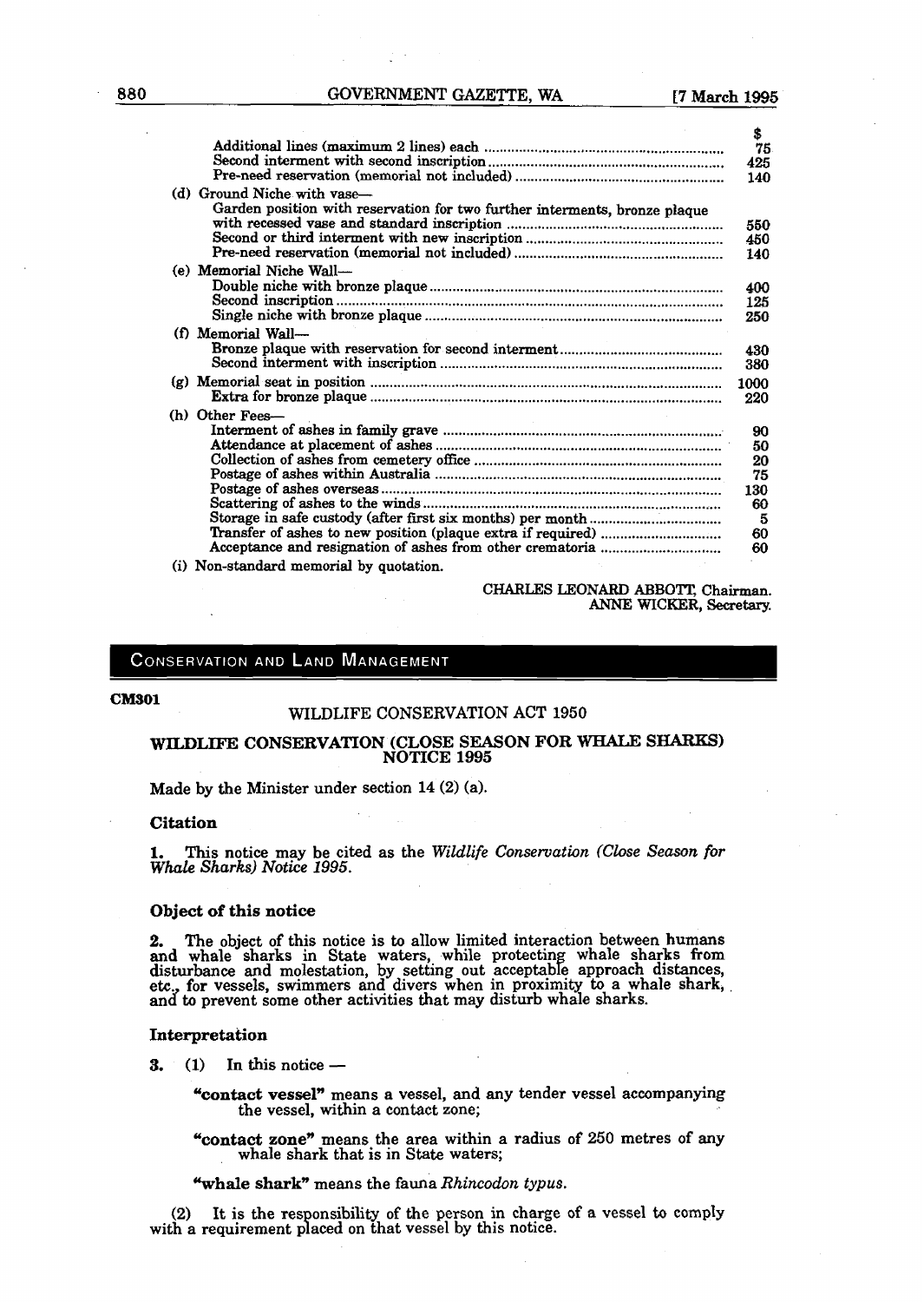#### Declaration of a close season

**4.** Subject to clauses 5 to 14, a close season is declared in respect of whale sharks in all State waters for the period commencing upon publication of this notice in the *Government* **Gazette** to 1 June 1995.

#### Restriction on number of vessels in or **near** contact zone

**5, (1)** A vessel must not enter a contact zone if another vessel is in the contact zone.

(2) If a vessel is in a contact zone and a second vessel is within  $400$ metres of the relevant whale shark, an other vessels must **mamtain** a distance of at least 400 metres from that whale shark.

#### Restriction on period in contact zone

**6.** A contact vessel must not remain in the same contact zone for longer than 90 minutes.

#### Restriction on vessel speed in contact zone

**7. (1)** Subject to subclause **(2),** a contact vessel must not exceed 8 knots in a contact zone.

If, for reasons of safety, a contact vessel must exceed 8 knots in a contact zone, that vessel must leave the contact zone as soon as is practicable.

#### Proximity of contact vessel to whale shark

**8.** A contact vessel must at all times maintain a distance of at least 30 metres from the nearest whale shark.

#### Direction of approach

**9.** If swimmers or divers are to enter the sea from a contact vessel **to** view a whale shark, the contact vessel must approach a whale shark from the opposite direction of travel to the whale shark's direction of travel.

#### Physical contact with whale sharks prohibited

10. Subject to clause 12, a person must not touch or ride on, or attempt to touch or ride on, a whale shark.

#### Proximity of swimmers or divers to whale shark

**11.** Subject to clause 12, a person in the sea in a contact zone must at all 11. Subject to clause 12, a person in the<br>times maintain a distance of at least --

- (a) 1 metre from the head or body of a whale shark, when approaching from any direction;
- **(b)** 2 metres **from** the tail stock when approaching the **tail** from the vicinity of the whale shark's head or body;
- (c) 4 metres from either lateral side of the tail **fins,** when approaching from either side of a whale shark;
- (d) 1 metre from the tail, when approaching the leading edge of the tail (except as described in paragraph  $(b)$ ); and
- (e) 1 metre from the tail, when approaching the trailing edge of the tail or the dorsal or ventral tips of the tall.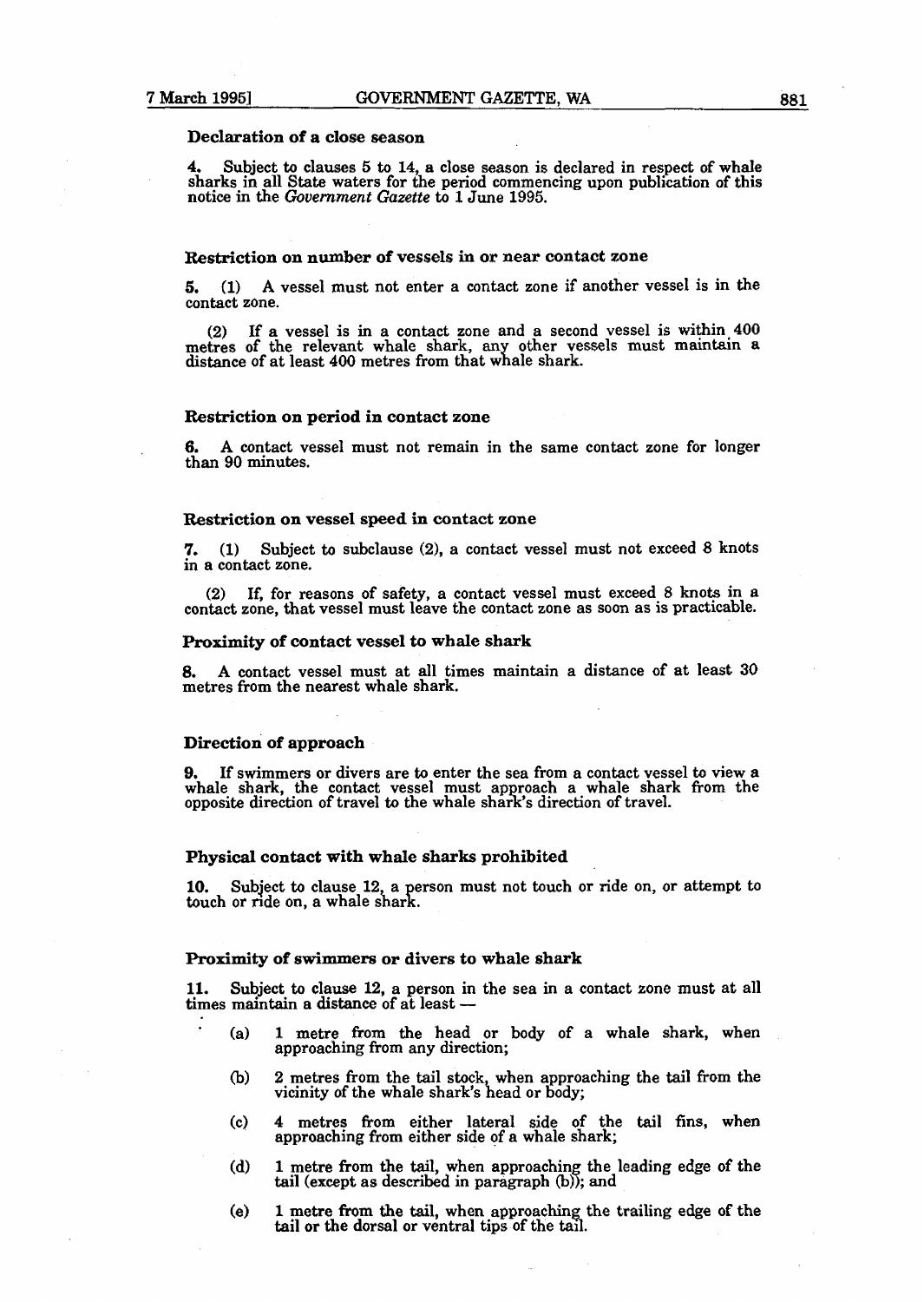#### **Exception when authorized under the Act**

12. Clauses 10 and 11 do not apply to a person who is authorized under the Act to make physical contact with a whale shark, if that contact is in accordance with the authorization *(eg. authorized under a scientific licence)*.

#### **Motorized swimming or diving aids, and other aids, prohibited**

**13.** (1) A person must not use a submersible motorized or otherwise powered swimming or diving aid in a contact zone.

(2) A person must not use any device capable of towing or carrying a person, that is towed behind a vessel, in a contact zone.

#### **Other taking, etc, of whale sharks prohibited**

**14. (1)** A person must not capture, disturb, molest or take in any other way, a whale shark unless that person does so in accordance with this notice and the *Wildlife Conservation Act 1950*, or unless it is lawful for that person to do so —

- **(a)** under the **Fisheries** Act 1905 or the **Fish** *Resources Mana emnt*  Act 1994 (whichever is the operative enactment at the time); or
- **(b)** under the *Conservation and Land Management Act* 1984.

**(2)** To the extent that this notice and the *Wildlife Conservation (Fauna of Ningaloo Marine Park) Notice* 1992\* are inconsistent, this notice prevails,

[\* **Published** *in Gazette of* 17 *July* 1992 *at* p. 3388-9.1

**PETER** FOSS, **Minister for the Environement.** 

#### **LOCAL GOVERNMENT**

#### **LGW1**

#### **LOCAL GOVERNMENT ACT 1960**

#### *Shim* **of** *Mundaring*

#### PROPOSED **LOAN** No. 163

Pursuant to section 610 of the Local Government Act 1960 the Council of the Shire of Mundaring<br>hereby gives notice that it proposes to borrow money by the sale of debentures, repayable at the office **of the** lender, **on** the **following** terms-

**Amowat: \$160 000** 

**Repayment: Semi-annual** instalments **of principal** and **interest** 

Furpose: **Road Construction** 

'Ikrm: **For a period not exceeding five (5) years** 

Plans, specifications and estimates of costs as required by section 609 of the Local Government Act are **open for inspection by ratepayers at the office of the Cound during office hours, for thirty-five (35)**  days after publication of this notice. The loan will be taken up in April 1995. **Dated. 7 Mar& 1995,** 

> **R. P. DULLARD, President. M. N. WIIUAMS, General Managerfihire Clerk.**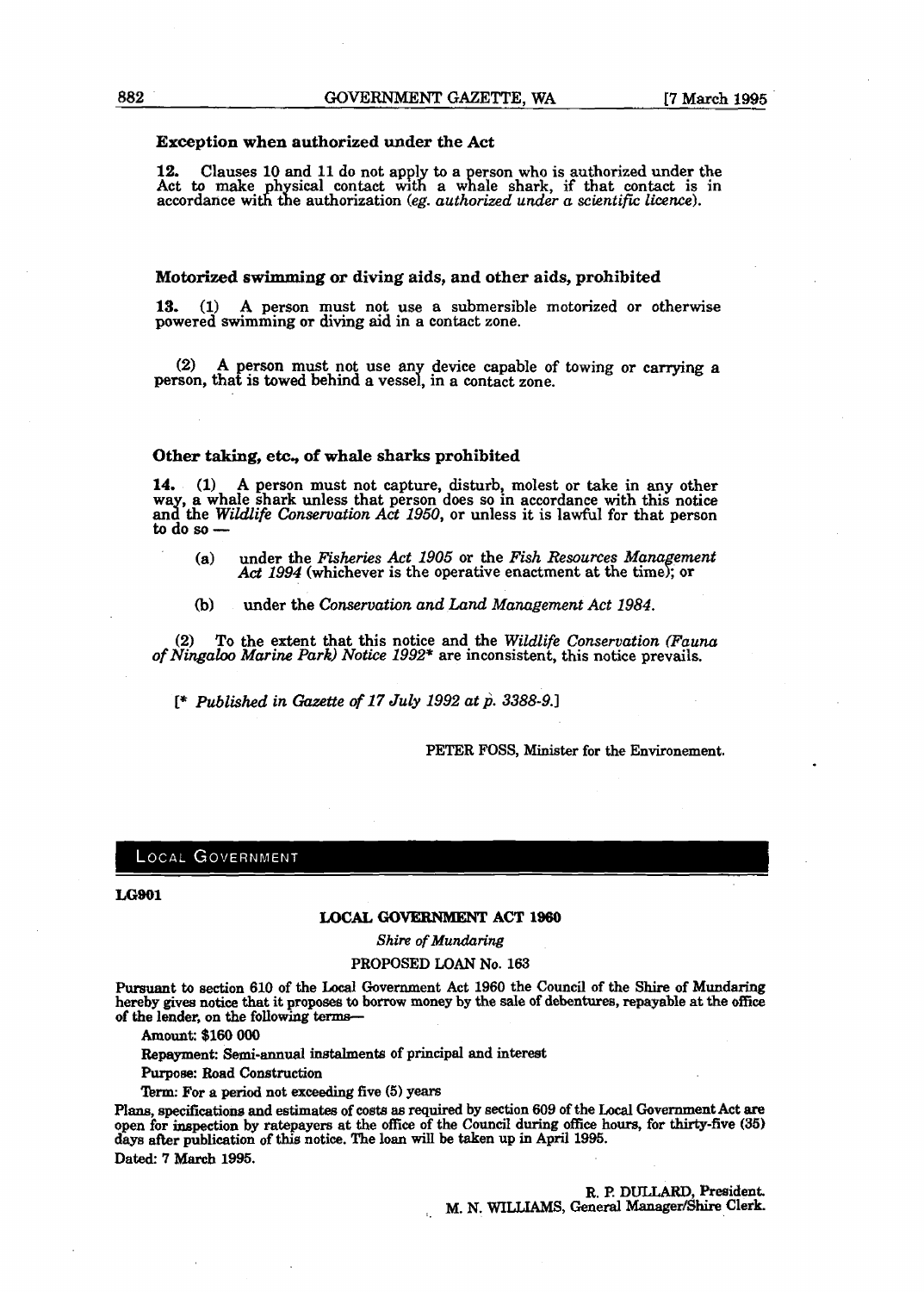# **MAIN ROADS**

#### **MA401**

**MXWA 42-33-H** 

# **MAIN ROADS ACT 1930 PUBLIC WORKS ACT 1902**

-

## NOTICE OF INTENTION TO TAKE OR RESUME LAND

The Minister for Works hereby gives notice, in accordance with **the** provisions of Section 17 **(2)** of the Public Works Act 1902, that it is intended to take or resume under Section 17 (1) of that Act the pieces or parcels of land described in the Schedule hereto and being all in the Bridgetown-Greenbushes District, fox the purpose of the following public works namely, **widening** of the South **Weetern High**way **(Trotts** Hill **SLK** Section **83.8-86.5)** and that the said pieces or parcels of land are **marked** off on **MRWA Drawings 9402-0628 to 9402-0651** which may be inspected at the office of the Commissioner of Main Roads, Waterloo Crescent, East Perth.

|     |                                                    | Schedule                        |                                                                                                                                                                                                           |                           |
|-----|----------------------------------------------------|---------------------------------|-----------------------------------------------------------------------------------------------------------------------------------------------------------------------------------------------------------|---------------------------|
| No. | Owner or Reputed<br>Owner                          | Occupier or Reputed<br>Occupier | Description                                                                                                                                                                                               | Area<br>${\rm (approx.)}$ |
| 1.  | David Mellor &<br>Gloria Jean<br>Mellor            | $D & G J$ Mellor                | Portion of each of<br>Nelson Locations 629<br>and 737 and being part<br>of Lot 1 on Diagram<br>46097 and being part of<br>the land comprised in<br>Certificate of Title<br>Volume 1914 Folio 738.         | $1.267$ ha                |
| 2.  | Lewis Keith<br>Whiting & Patricia<br>Rose Whiting  | L K & P R Whiting               | <b>Portion of Nelson</b><br>Location 737 and being<br>Lot 54 on Diagram<br>80287 and being part of<br>the land comprised in<br>Certificate of Title<br>Volume 1914 Folio 736.                             | $5970 \text{ m}^2$        |
| 3.  | Lewis Keith<br>Whiting & Patricia<br>Rose Whiting  | LK & PR Whiting                 | Portion of Nelson<br>Location 737 and being<br>Lot 6 on Plan 3481<br>(sheet 2) and being part<br>of the land comprised in<br>Certificate of Title<br>Volume 1647 Folio 297.                               | $3320 \; \mathrm{m}^2$    |
| 4.  | Robert William<br>Gregory and<br>Marian Murdoch    | R W Gregory & M<br>Murdoch      | Portion of each of<br><b>Nelson Locations 984</b><br>and 1053 and being part<br>of Lot 4 on Diagram<br>24331 and being part of<br>the land comprised in<br>Certificate of Title<br>Volume 1830 Folio 371. | $1.192$ ha                |
| 5.  | Helen Elizabeth<br>Robinson                        | H E Robinson                    | Portion of each of<br>Nelson Locations 984<br>and 1053 and being<br>Lot 3 on Diagram<br>24331 and being part of<br>the land comprised in<br>Certificate of Title<br>Volume 1244 Folio 161.                | $1150 \; \mathrm{m}^2$    |
| 6.  | Robert Winston<br>Smith & Valerie<br>Dawn Smith    | R W & V D Smith                 | Portion of Nelson<br>Location 297 and being<br>Lot 3 on Plan 3376<br>and being part of<br>the land comprised in<br>Certificate of Title<br>Volume 1608 Folio 695.                                         | $7250 \text{ m}^2$        |
| 7.  | Heath Tyrrell &<br><b>Ruth Patricia</b><br>Tyrrell | H & R P Tyrrell                 | Portion of Nelson<br>Location 297 and being<br>Lot 2 on Plan 3376<br>and being part of<br>the land comprised in<br>Certificate of Title<br>Volume 1608 Folio 694.                                         | $3560 \,\mathrm{m}^2$     |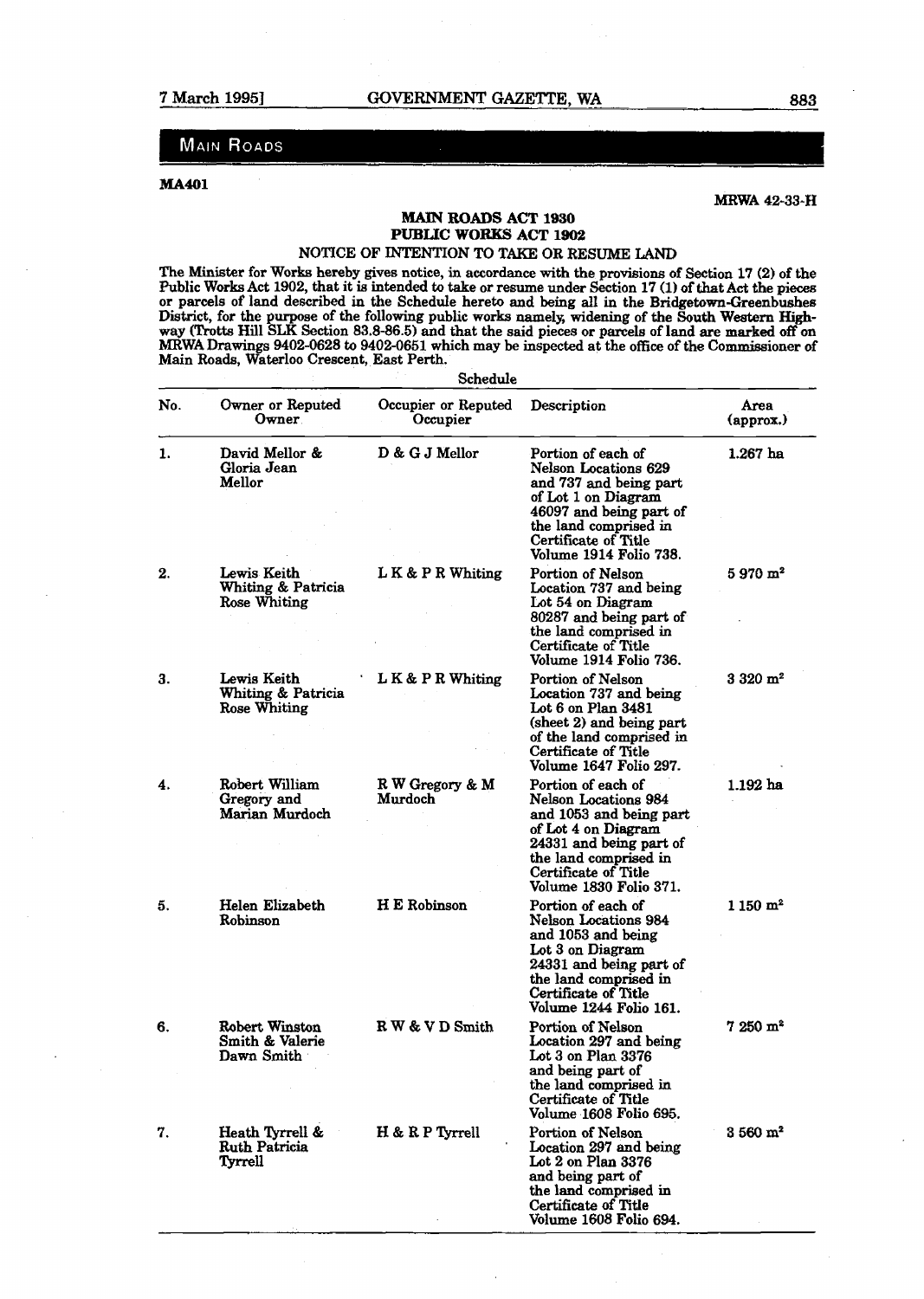# **884 GOVERNMENT GAZETTE, WA [7 March 1995**

|     |                                                                   | Schedule-continued              |                                                                                                                                                                            |                        |
|-----|-------------------------------------------------------------------|---------------------------------|----------------------------------------------------------------------------------------------------------------------------------------------------------------------------|------------------------|
| No. | Owner or Reputed<br>Owner                                         | Occupier or Reputed<br>Occupier | Description                                                                                                                                                                | Area<br>(approx.)      |
| 8.  | John Richard Evans<br>& Elizabeth Anne-<br>Marie Evans            | <b>JR &amp; EA Evans</b>        | Portion of Nelson<br>Location 297 and being<br>Lot 1 on Plan $3376$<br>and being part of<br>the land comprised in<br>Certificate of Title<br>Volume 1608 Folio 693.        | $2970 \; \mathrm{m}^2$ |
| 9.  | John Clifton                                                      | J C Williams                    | Portion of Nelson<br>of Title Volume 965<br>Folio 17.                                                                                                                      | $3030 \; \mathrm{m}^2$ |
| 10. | Albert William<br><b>Brookes</b>                                  | A W Brookes                     | Portion of Nelson<br>Location 285 and being<br>Lot 1 on Plan 3662<br>and being part of<br>the land comprised in<br>Certificate of Title<br>Volume 1597 Folio 556.          | $682 \; \mathrm{m}^2$  |
| 11. | John Thorpe &<br><b>Evelyn Margurite</b><br><b>Thorpe</b>         | $J & E M$ Thorpe                | Portion of Nelson<br>Location 285 and being<br>Lot 3 on Plan 3662<br>and being part of<br>the land comprised in<br>Certificate of Title<br>Volume 1501 Folio 730.          | 691 m <sup>2</sup>     |
| 12. | <b>James William</b><br>Charles Day &<br><b>Barbara Alice Day</b> | <b>JWC&amp;BADay</b>            | Portion of Nelson<br>Location 285 and being<br>part of Lot 13 on Plan<br>3662 and being part of<br>the land comprised in<br>Certificate of Title<br>Volume 1588 Folio 687. | $558~\mathrm{m}^2$     |
| 13. | Avonmouth<br>Nominees Pty Ltd                                     | Avonmouth<br>Nominees Pty Ltd   | Portion of Nelson<br>Location 285 and being<br>part of Lot 16 on Plan<br>3662 and being part of<br>the land comprised in<br>Certificate of Title<br>Volume 1504 Folio 30.  | $757 \; \mathrm{m}^2$  |
| 14. | <b>Frances Rosina</b><br>Waterfield                               | F R Waterfield                  | Portion of Nelson<br>Location 151 and being<br>Lot 29 on Plan 3662<br>and being part of<br>the land comprised in<br>Certificate of Title<br>Volume 1825 Folio 253.         | $276~\mathrm{m}^2$     |
| 15. | Eula Louise Gray                                                  | E L Gray                        | Portion of Nelson<br>Location 1961 and being<br>part of the land<br>comprised in Certificate<br>of Title Volume 1843<br>Folio 154.                                         | $8720 \; \mathrm{m}^2$ |
| 16. | Roy Ernest Boyer<br>& Beverley Anne<br><b>Boyer</b>               | RE & BA Boyer                   | Portion of Nelson<br>Location 151 and being<br>part of Lot 18 on Plan<br>3662 and being part of<br>the land comprised in<br>Certificate of Title<br>Volume 1334 Folio 153. | $311~\mathrm{m}^2$     |
| 17. | Alan William<br>Proudly & Joyce<br><b>Proudley</b>                | A W & J Proudley                | Portion of Nelson<br>Location 285 and being<br>part of Lot 14 on Plan<br>3662 and being part of<br>the land comprised in<br>Certificate of Title<br>Volume 1504 Folio 195. | $489 \text{ m}^2$      |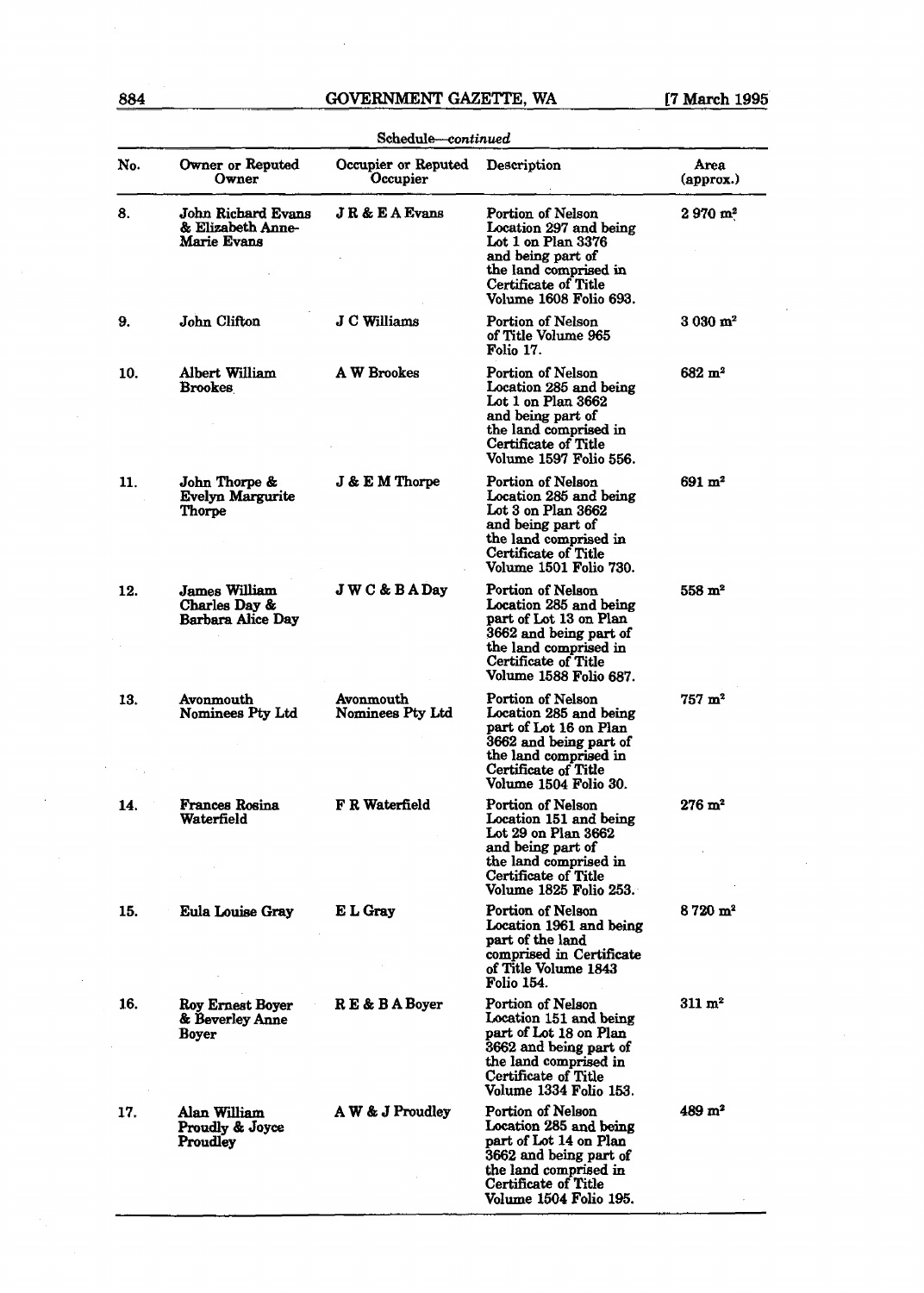### **7 March 19951 GOVERNMENT GAZETTE, WA 886**

|     | Schedule-continued                                                      |                                                      |                                                                                                                                                                                                   |                            |
|-----|-------------------------------------------------------------------------|------------------------------------------------------|---------------------------------------------------------------------------------------------------------------------------------------------------------------------------------------------------|----------------------------|
| No. | Owner or Reputed<br>Owner                                               | Occupier or Reputed<br>Occupier                      | Description                                                                                                                                                                                       | Area<br>$(\text{approx.})$ |
| 18. | <b>Edward Albert</b><br>George Sheppard<br>& Joan Elizabeth<br>Sheppard | EAG&<br><b>J E Sheppard</b>                          | Portion of Nelson<br>Location 151 and being<br>Lot 28 on Plan 3662<br>and being part of<br>the land comprised in<br>Certificate of Title<br>Volume 1825 Folio 254.                                | $279 \; m^2$               |
| 19. | Barry Roger<br>Howells & Donna<br>Michelle Howells                      | <b>B R &amp; D M Howells</b>                         | Portion of Nelson<br>Location 285 and being<br>Lot 2 on Plan 3662<br>and being part of<br>the land comprised in<br>Certificate of Title<br>Volume 1501 Folio 729.                                 | $560 \; \mathrm{m}^2$      |
| 20. | Bernard Gresty &<br>Margaret Elizabeth<br>Gresty                        | <b>B &amp; M E Gresty</b>                            | Portion of each of Nelson<br>Locations 151 and 285<br>and being part of Lot 17<br>on Plan 3662 and being<br>part of the land comprised<br>in Certificate of Title<br>Volume 1837 Folio 222.       | $448 \; \mathrm{m}^2$      |
| 21. | Peppino D'Opera &<br>Antonietta D'Opera                                 | P & A D'Opera                                        | Portion of Nelson<br>Location 285 and being<br>part of Lot 15 on Plan<br>3662 and being part of<br>the land comprised in<br>Certificate of Title<br>Volume 1504 Folio 29.                         | $820 \; \mathrm{m}^2$      |
| 22. | John Gerard<br>Fredericks                                               | Commissioner of<br>Main Roads vide<br>Caveat F819116 | <b>Portion of Nelson</b><br>Location 737 and being<br>part of Lot 5 on Plan<br>3481 (Sheet 2) and being<br>part of the land contained<br>in Certificate of Title<br><b>Volume 1647 Folio 296.</b> | $4.930 \text{ m}^2$        |

Dated **this 3rd** day of **March 1995.** 

D. R. **WARNER,** Director Corporate Services.

# PLANNING AND URBAN DEVELOPMENT

**PD401** 

#### **TOWN PLANNING AND DEVELOPMENT ACT** 1928

### **APPROVED** TOWN PLANNING SCHEME **AMENDMENT**

*City* **of** *Cockburn* 

# Town Planning Scheme No. 2-Amendment No. 112

**Ref: 853/2123/19, F't. 112.** 

It **is hereby** notitied for public information, in accordance **with** section 7 of the **lbwn Planning** and Development Act **1928** that the Hon Minister for Planning approved **the City** of **Cockburn 'Ibwn Plan**ning Scheme Amendment on **March 1, 1995** for the purpose'of amending the Residential Planning Code from **R12.5** to **R25** for Lot **1** Masefield Avenue, North Lake **as** depicted in the Scheme Amendment Map.

 $\ddotsc$ 

**R. A. LEES, Mayor.** R. W. BROWN, City Manager/lbwn **Clerk**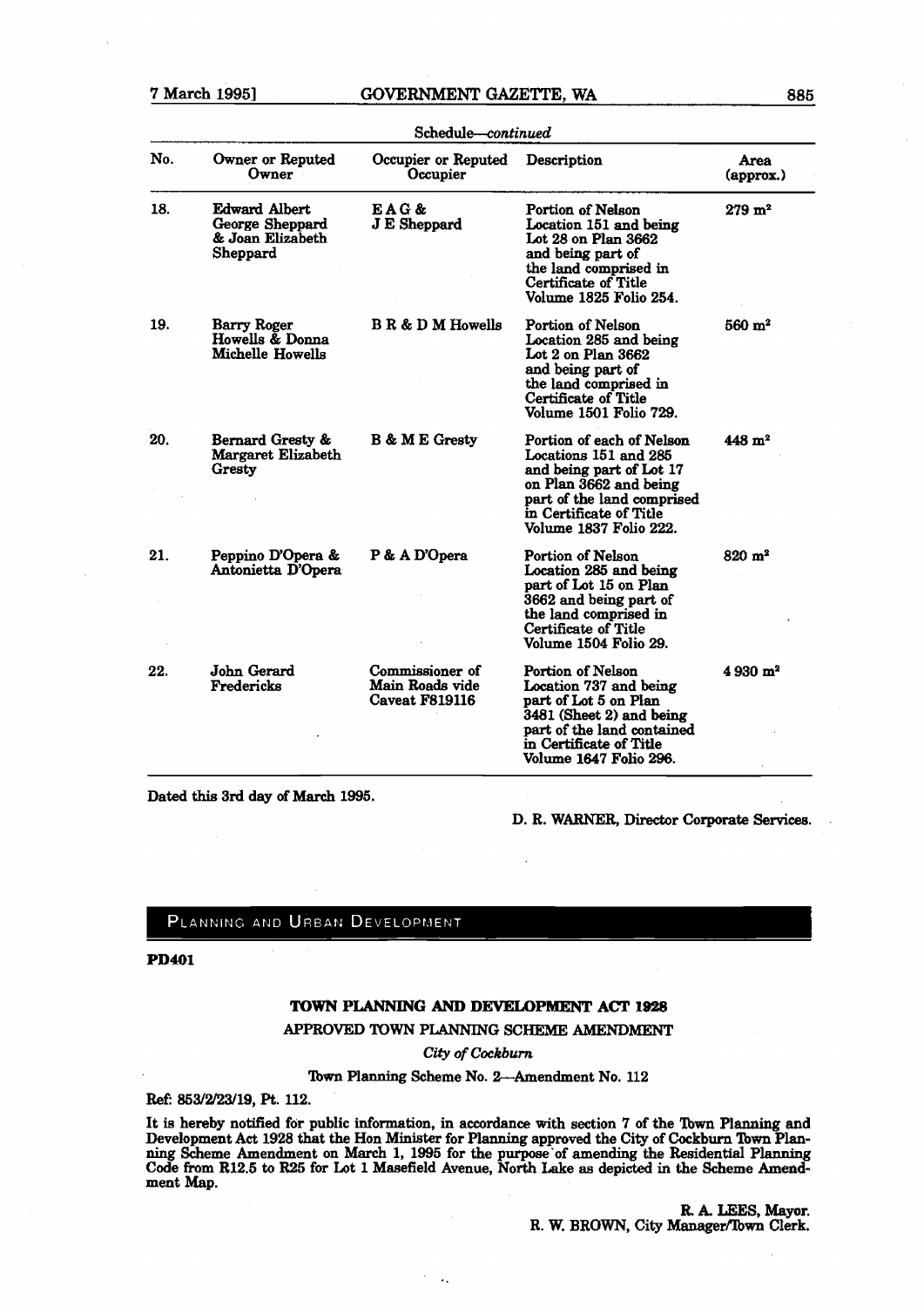#### **PD402**

#### **TOWN PLANNING AND DEVELOPMENT ACT 1928**

SCHEME AMENDMENTS AVAILABLE FOR INSPECTION

#### **City** af *Frernuntle*

#### Town Planning Scheme No. 3-Amendment Nos. 35 and 36

**Ref: 853/2/5/6, Pts.** 35 and **36.** 

Notice is hereby given that the City of Fremantle **has** prepared the abovementioned scheme amendments for the purpose of-

Amendment No. 35: amending Appendix 4A-Development Plan No. 4-North Fremantle Local Centre by-

- **1.** Changing the title **to** delete reference to the area **as** a **local** centre';
- 2. Modifying development objectives to encourage mixed use redevelopment;
- 3. Allowing residential development of the Rose Hotel and/or **areas** previously designated only for carparking;

4. Relaxing development controls to encourage redevelopment.

Amendment No. **36:** deleting the current Appendix AS-Development Plan No. 8: Queen Victoria Street, Tydeman Road, Stirling Highway and the Swan River, and replacing it with an amended Appendix A.8.

Plans and documents setting out and explaining the scheme amendments have been deposited at Council Offices, William Street, Fremantle and at the Western Australian Planning Commission, Albert Facey House, **469** Wellington Street, Perth, and will be available for inspection during office hours up to and including March 28,1995.

Submissions on the scheme amendments should be made in writing on Form No. 4 and lodged with the undersigned on or before March 28,1995.

These amendments are available for inspection in order to provide an opportunity for **public** comment and it should not be construed that final approval will be granted.

#### **l?** de **VILLIERS,** Town Clerk.

The amendments are being re-advertised, and all persons/organisations who lodged a submission previously are not required to forward a new submission.

**PD403** 

#### **TOWN PLANNING AND DEVELOPMENT ACT 1928**

#### SCHEME **AMENDMENT** AVAILABLE FOR **INSPECTION**

#### **City** of *RocRingham*

#### Town Planning Scheme No. 1-Amendment No. 255

**Ref: 853/2/28/1,** Pt. 255.

Notice is hereby given that the City of Rockingham **has** prepared the abovementioned scheme **amend**ment for the purpose of-

- 1. mwning **Lob** 13-16 **Rockiagham** Road, Rockingham from Hotel and **Senice** Station to **Bueiness** Local, and
- 2. adding to the Scheme Text Clause 5.20 (XXXV).

Plans and documents setting out and explaining the scheme amendment have been deposited at Council Offices, Civic Boulevard, **Rockingham** and at the Western Australian Planning Commission, Albert **Facey** House, 469 **Wellington** Street, Perth, and will be available for inspection during **ace** bouts **up**  to and including April 18, 1995.

Submissions on the scheme amendment should be made in writing on Form No. **4 and** lodged **with** the undersigned on or before April 18,1995.

**This** amendment is available for inspection in order **to** provide an opportunity for public **comment** and it should not be construed that final approval will be granted.

G. G. **HOLLAND,** Town **Clerk,**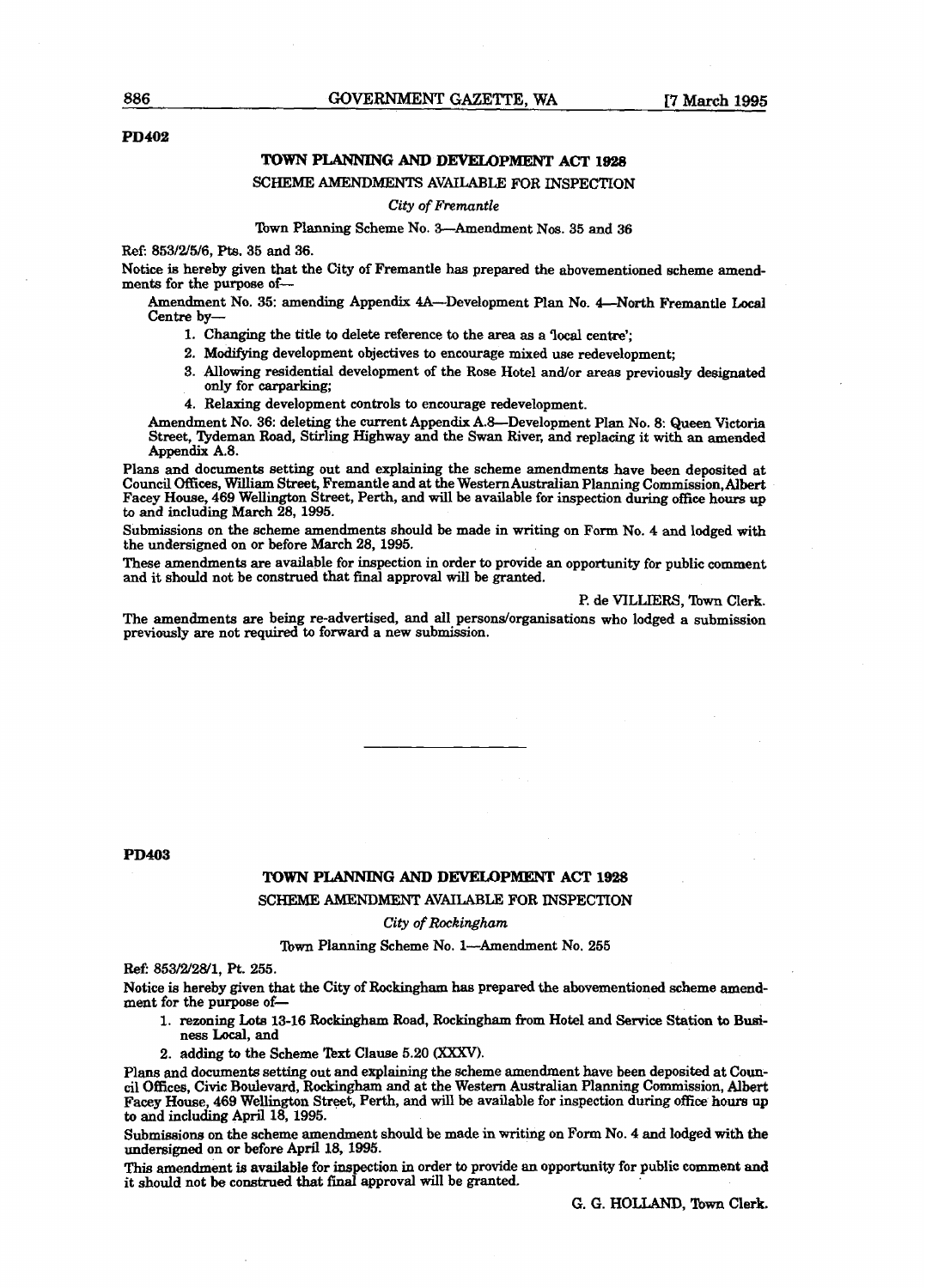# **PD404**

# **TOWN PLANNING AND DEVELOPMENT ACT 1928**

# SCHEME AMENDMENT AVAILABLE FOR INSPECTION

#### *City* **of** *Wannem*

Town Planning Scheme No. 1-Amendment No. 695

**Ref:** 853/2/30/1, Pt. 695.

Notice is hereby given that the City of Wanneroo **has** prepared the abovementioned scheme amendment for the purpose of recoding **Part** Lot 15 Wameroo Road, Wanneroo, **fiom** Rural to Residential Development **R5** and R15.

Plans and documents setting out and explaining the scheme amendment have been deposited at Council Offices, Boas Avenue, Joondalup and at the Western Australian Planning Commission, Albert Facey House, 469 Wellington Street, Perth, and will be available for inspection **during** office hours up to and including April 18, 1995.

Submissions on the scheme amendment should be made in writing on Form No. 4 and lodged with the undersigned on or before April 18, 1995.

This amendment is available for inspection in order to provide an opportunity for public comment and it should not be construed that final approval will be granted.

R. E. **DYMOCK,** A/mwn Clerk.

#### **PD405**

# TOWN **PLANNING AND DEVEU)PMEWT ACI'** 1928 SCHEME **AMENDMENT** AVAILABLE FOR INSPECTION

**Shire of** Albany

Town Planning Scheme No. 3-Amendment No. 117

**Ref: 853/5/4/5,** Pt. 117.

Notice is hereby given that the Shire of Albany **has** prepared the abovementioned scheme amendment for the purpose of rezoning Lot 2 Plantagenet Location 1077 Nanarup and Prideaux Roads from the "Rural" zone to the "Special Rural" zone.

Plans and documents setting out and explaining the scheme amendment have been deposited at Coun-<br>cil Offices, Mercer Road, Albany and at the Western Australian Planning Commission, Albert Facey House, 469 Wellington Street, Perth, and will be available for inspection during office hours up to and including April 18, 1995.

Submissions on the scheme amendment should be made in writing on Form No. 4 and lodged with the undersigned on or before April 18,1995.

**This** amendment is available for inspection in order to provide an opportunity for public comment and it should not be construed that final approval will be granted.

W. **E** SCHEGGIA, Shire Clerk.

#### **PD406**

### TOWN **PLANNING AND DEVELOPMENT ACT**

**SCHEME AMENDMENT AVAILABLE** FOR INSPECTION

Shire of **Beverley** 

Town Planning Scheme No. 2-Amendment No. 5

Ref: 853/45/2, **Pt.** 5.

Notice is hereby given that the Shire of Beverley has prepared the abovementioned **scheme** amendment for the purpose of including provisions in the Scheme Text regarding the appearance of buildings, and limiting the development of second-hand transported dwellings.

Plans and documents setting out and explaining the scheme amendment have been deposited at Coun**cil Ofkea,** Vincent Street, Beverley and at the Western **Australian** Planning Commission, Albert Facey **House,** 469 Wellington Street, Perth, and will be available for inspection during office hours up to and including March 28,1995.

Submissions on the scheme amendment should be made in writing on Form No. 4 and lodged with the undersigned on or before March 28, 1995.

This amendment is available for inspection in order to provide an opportunity for public comment and it should not be construed that final approval will be **granted.**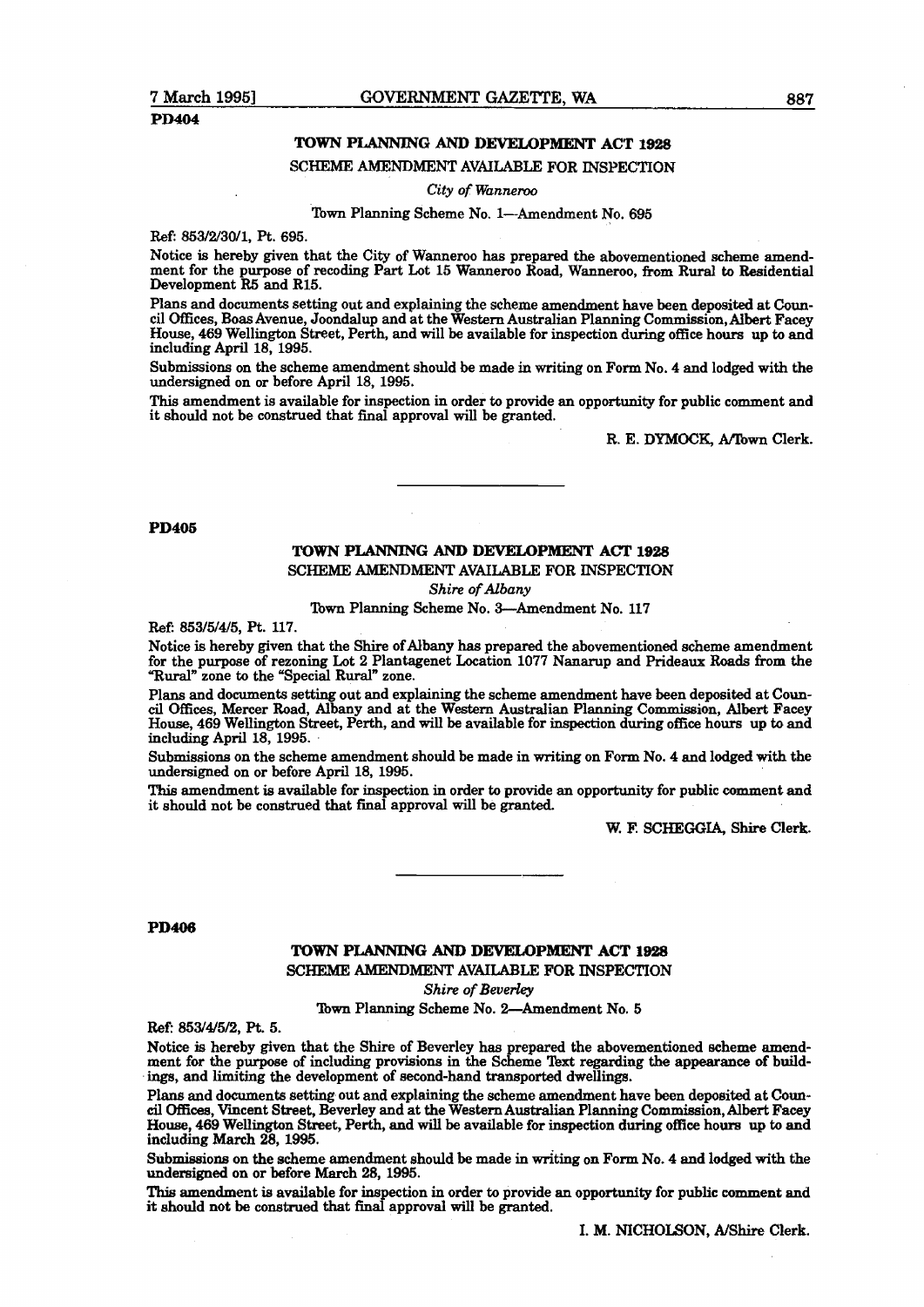#### **PD407**

# TOWN **PLANNING AND DEWLOPMENT ACT 1928**

SCHEME **AMENDMENT AVAILABLE** FOR INSPECTION

*Shire of Broome* 

#### Town Planning Scheme No. 2-Amendment No. 118

Ref: **853/7/2/3,** Pt. 118.

Notice is hereby given that the Shire of Broome has prepared the abovementioned scheme amendment for the purpose **of-**

- 1. rezoning Lot 2217 Bagot Street from "Commercial" to "Residential **(R40)".**
- 2. reclassifying the northern portion of Lot 2627 which immediately abuts Lot 2217 from "Local Reserve-Other Reserve" to "Residential (R40)".

Plans and documents setting out and explaining the scheme amendment have **been deposited** at **Coun***cil* **Offices,** Weld Street, Broome and at the **Western** Australian Planning Commission, Albert Facey House, 469 Wellington Street, Perth, and will be available for inspection during office hours up to **and**  including April 11, 1995.

Submissions on the scheme amendment should be made in writing on Form No. 4 and lodged with the undersigned on or before April 11, 1995.

**This** amendment is available for inspection in order to provide an opportunity for public comment and it should not be construed that final approval will be granted.

G. S. POWELL, Shire Clerk.

#### **PD408**

#### TOWN **PLANNING AND DEVELOPMENT ACT 1928**

SCHEME **AMENDMENT** AVAILABLE FOR INSPECTlON

Shire of *Roeboune* 

#### Town Planning Scheme No. 6-Amendment No. 42

Ref: 853/8/5/4, Pt. 42.

Notice **is** hereby given that the Shire of Roebourne **has** prepared the abovementioned scheme amendment for the purpose **of-**

- 1. amending Schedule 2 **to** the Scheme **Text** "Designated **Uses** of Special **Use** Zone Sites" by adding "Markets/Outdoor Entertainment" to the designated uses for Lot 1090 Karratha Road, Karratha.
- 2. amending the Scheme Map accordingly.

**Plana** and documents setting out and explaining the scheme amendment have **been** deposited at Council Offices, Welcome Road, Karratha and at the Western Australian Planning Commission, Albert Facey House, 469 Wellington Street, Perth, and will be available for inspection during office hours up to and including April 18,1995.

Submissions on the scheme amendment should be made in writing on Form No. 4 and lodged with the undemigned on or before April 18,1995.

**This** amendment is available for inspection in order to provide an opportunity for public comment and it should not be construed that **final** approval **will** be granted.

T. **RULAND,** Chief Executive Otficer.

**PD409** 

# TOWN **PLANNING AND DEVELOPMENT ACT 1828**

**SCHEME AMENDMENT AVAILABLE FOR INSPECTION** 

*lbwn* **of** *Kiuinuna* 

#### **lbwn** Planning Scheme No. 2-Amendment No. 11

**Ref:** 853/2/26/3, **Pt.** 11.

Notice **is** hereby given that the Tpwn of Kwinana haa prepared the abavementioned **scheme** amendment for the purpose of rezoning a portion of Lot 3 Johnson Road, Casuarina from "Rural" to "Special Use (Service Station)" and introducing accompanying development provisions into the Scheme Text.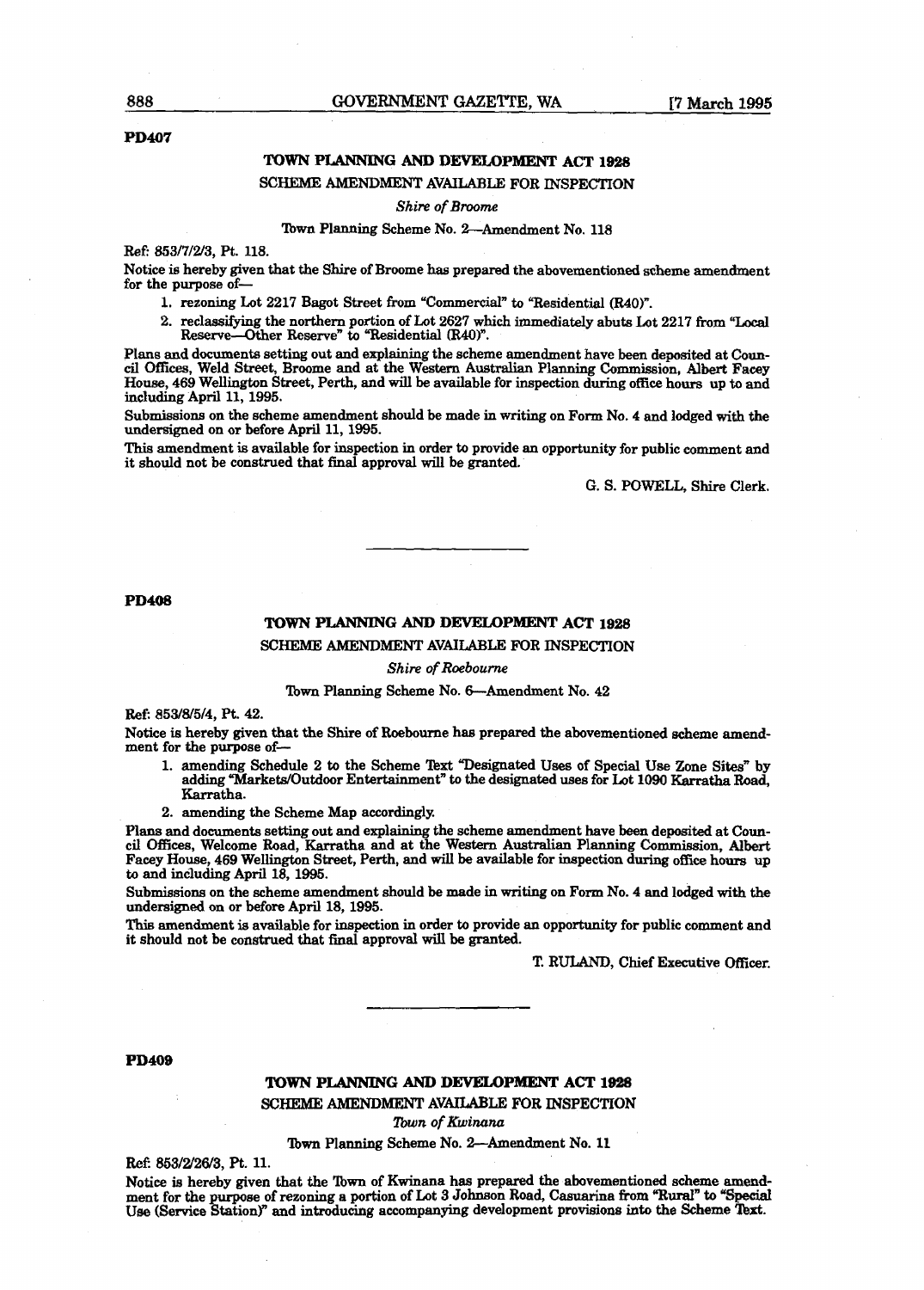Plans and documents setting out and explaining the scheme amendment have been depasia at **Coun**cil Offices, Gilmore Avenue, Kwinana and at the Western Australian Planning Commission, Albert **Facey** House, **469** Wellington Street, Perth, and **will** be available for inspection during office hours up to and including April 18, 1995.

Submissions on the scheme amendment should be made in **writing** on Form No. 4 **and** lodged with **the undersigned** on **or** before April **18, 1995.** 

**This** amendment **is** available far inspection in order to provide an opportunity for public comment and it should not be construed that final approval will be granted.

**R.** L. TWOMPSON, **'Ibwn Clerk.** 

# POLICE

#### **PE401**

#### POLICE AUCTION

Under the provisions of the Police Act **1892,** unclaimed stolen and found property will be sold by public auction at the Department of State Services, State Supply Disposal Centre, **21** Pilbara Street, Welshpool on Theday, 4 April **1995** at **9.00** am.

Auction to be conducted by **Mr** K Treloar, Government Auctioneer.

R. FALCONER, Commissioner of Police.

#### **PE402**

#### POLICE AUCTION

**Under** the provisions of the Police Act **1892,** unclaimed stolen bicycles will be sold by public auction at the Department of State Services, State **Supply** Disposal Centre, **21** Pilbara Street, Welshpool on Tuesday, 11 April **1995** at **9.00** am.

Auction **to** be conducted by IMP **K.** Treloar, Government Auctioneer.

R. FALCONER, Commissioner of Police.

### **PUBLIC NOTICES**

#### **ZZlOl**

#### **PUBLIC TRUSTEE ACT 1941**

Notice is hereby given that pursuant to section 14 of the Public **Trustee** Act **1941 and amendments** the Public Trustee has elected to administer the estates of the undermentioned deceased persons. Dated at Perth the 1st day of March 1995.

> K. E. BRADLEY, Public Trustee, **565 Hay** Street, Perth **6000.**

Name of Deceased; Address; Date of Death, Date Election Filed. Baxter, Beverley; Inglewood; 2nd June **1994;** 1st March **1995.**  Semple, Phyllis; Leederville; **11th** January **1995; 1st March 1995.**  Simpson, Sarah Johnson; Safety Bay; 31st December **1994;** 1st **March 1995.**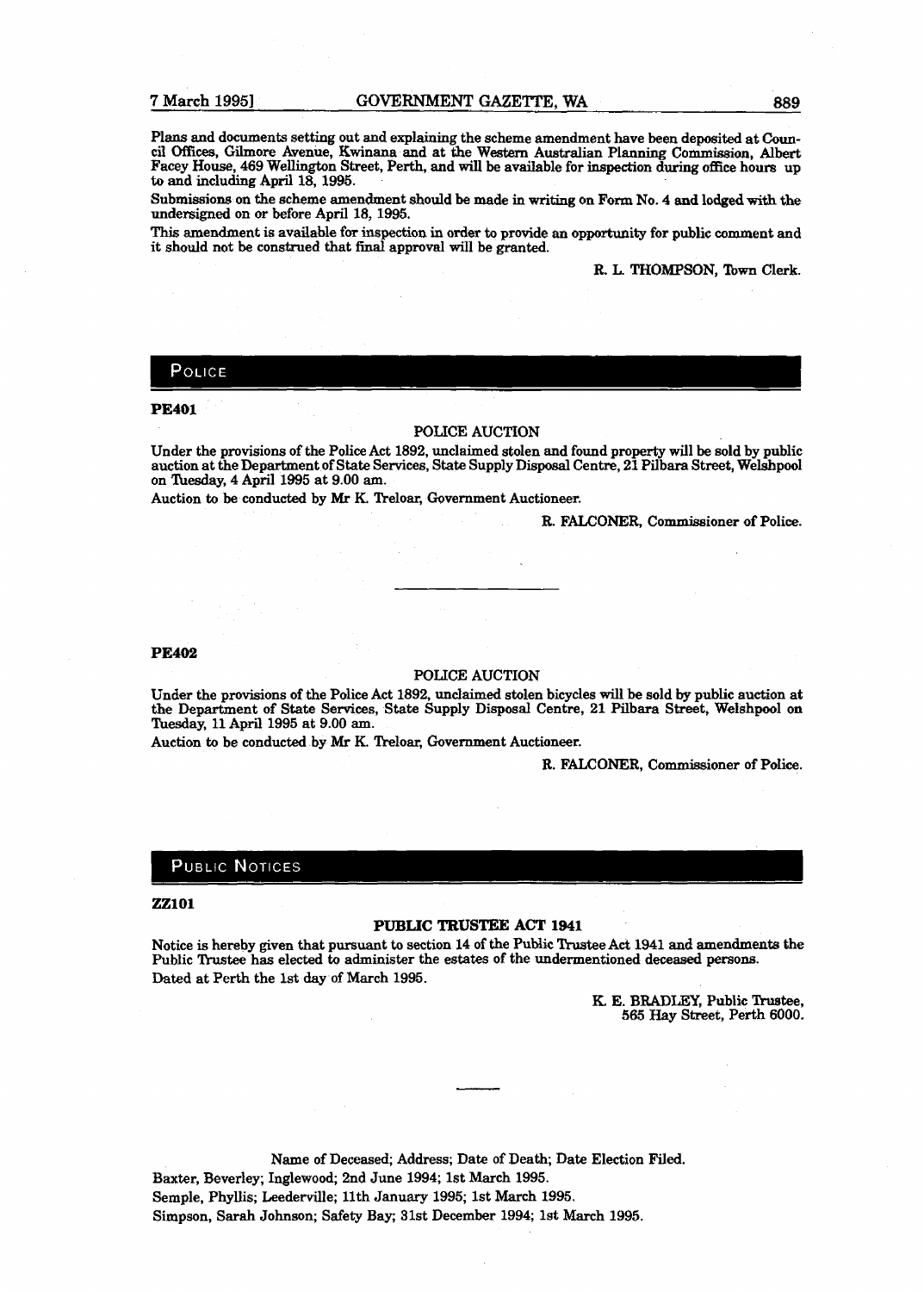**890 GOVERNMENT GAZETTE, WA [7 March 1995** 

#### **ZZ201**

#### **TRUSTEES ACT 1962**  NOTICE **TO** CREDITORS AND CLAIMANTS

Michael Alexander Brown, late of **8** Chelmer Way, Willetton in the State of Western Australia, Electrician deceased.

Creditors and other persons having claims (to which section 63 of the Trustees Act 1962 relates) in respect of the estate of the deceased who died on the 29th day of October 1994 are required by **the**  Administrator to send particulars of their claim to her care of Messrs Butcher Paul1 & Calder, **Barris**ters and Solicitors, 8th Floor, 231 Adelaide Terrace, Perth 6000 (Ref: CPG) within one **(1)** month of the date of publication hereof after which date the Administrator may convey or distribute the **assets having regard** to the claims of which they **then** have notice.

Dated the 3rd day of March 1995.

**BUTCHER** PAULL & **CALDER,** as Solicitors for the **Administrator.** 

#### **ZZ202**

#### TRUSTEES ACT **1962**

Creditors and other persons **having** claims to which section 63 of the Trustees Act 1962 relates in respect of the estate of **Mary** Jane Gray Smith, late of John Mercer **Nursing** Home, Laidlaw Street, Hilton, who died on 16th August 1994 are required by the personal representative **to** send particulars of their claims addressed to the Executor of the Will of Mary Jane Gray Smith deceased **care** of Young & Young, 5 Spencer Street, Bunbury by the 28th day of March 1995 after which **date** the personal representative may convey or distribute the assets having regard only to the claims of which the personal representative then has notice.

#### **22301**

#### DISSOLUTION OF PARTNERSHIP

Notice is hereby given that the partnership heretofore subsisting between Glenis Kay Symmons, Valerie Joy **Ward** and Jennifer May Rose carrying business as a craft shop under the name "Apple Blossom Crafts" at Donnybrook **has** been dissolved **as** from 28 February 1995 and that thereafter the said Glenis Kay Symmons shall carry on business under the said business name at the aforesaid address as sole trader.

> SLEE ANDERSON & PIDGEON, Solicitors for and on behalf of G. K. Symmons, **V.** J. Ward and J. M. Rose.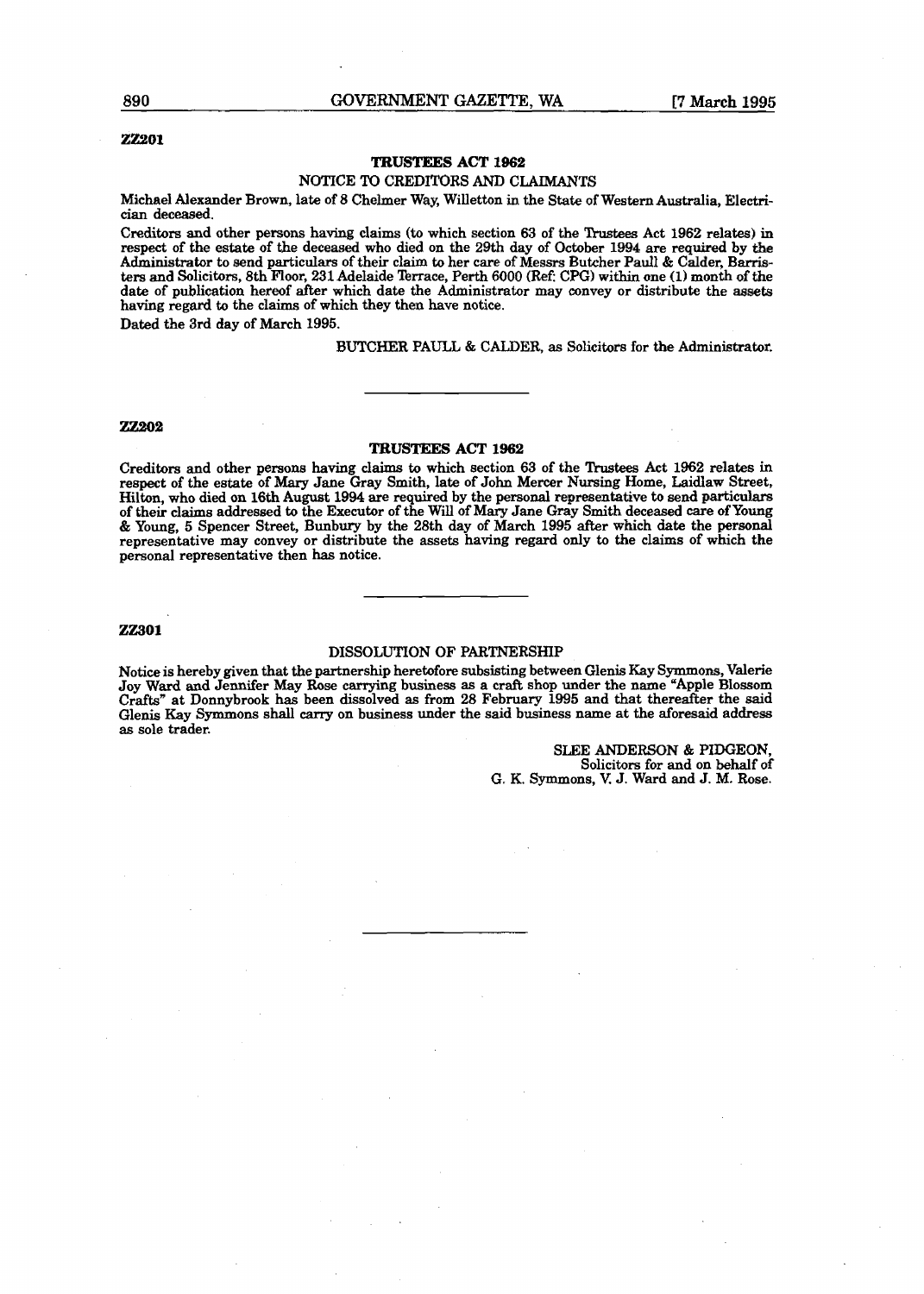